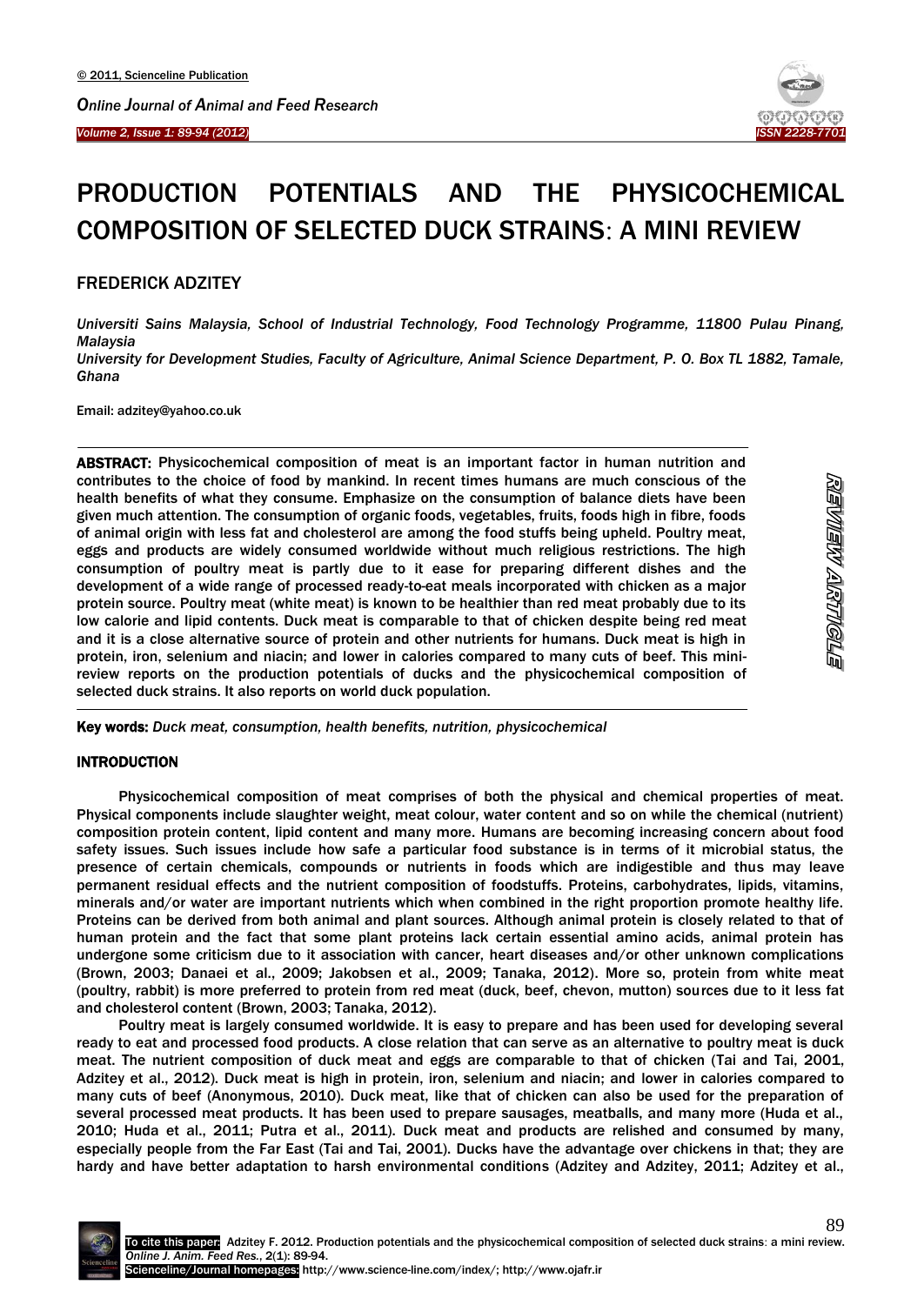2011). Ducks have also undergone breeding and selection to improve upon their performance and characteristics. The meat quality and physiochemical characteristics of duck breeds are also under intensive under research for improvement.

Despite this a review on the production potentials of ducks, the nutrient composition of duck meats, and world duck production is unavailable. Thus, this paper presents a short summary of the production potentials of ducks and the physicochemical composition of selected duck strains. It further gives a summary of world duck production.

## PRODUCTION POTENTIALS AND PHYSICOCHEMICAL (NUTRITIONAL AND PHYSICAL) ATTRIBUTES OF DUCKS

Intensive breeding and selection of ducks have resulted in the production of duck breeds and strains with desirable traits and growth performance. Different genotypes of ducks including common ducks such as Pekin ducks (*Anas platyrhynchos*), Muscovy ducks (*Cairina moschata*), mule ducks (crossbreed) and hinny ducks (crossbreed) are widely used to produce meat. Zhou (2011) reported that the modern domestic White Pekin duck currently outpaces the modern broiler chicken in terms of body weight gain and feed efficiency to the same live weight due to genetic improvement. Ducks from the paternal pedigree strain A44 for example, have been selected in order to increase their musculature and decrease fatness (Wawro et al., 2004). Optimum slaughter weight for broiler ducks has been reduced to 7 or 8 weeks through selection (Adamski et al., 2005; Kokoszynski and Korytkowska, 2005). The natural ability of ducks to grow rapidly in free range, scavenge on their own and resist a number of diseases as well as control insects can be relied on in selection and breeding programs to reduce input cost while improving carcass quality. It has been noted that the more sophisticated duck strains may perform better in modern intensive production systems that provide adequate shelter, requisite nutrition to optimize growth rate and standard health programs (Zhou, 2011).

Potentially, a variety of duck breeds (Pekin, Muscovy, Khaki Campbell and mule) are available for production, feed stuffs (conventional, non-convention and by-products) are also readily available, and duck meat and products have good market especially in Asian countries. The meat has several potentials for developing processed meat products. These potentials have been described in details by Huda et al*.* (2011). With recommendations for the reduction of red meat intake due to its association with cardiovascular pathologies, the consumption of white meats and duck meat is gaining more attention (Pfeuffer, 2000; Witak, 2008). Anonymous (2010) reported that duckling breast without skin is lower in calories (140 cal vs165 cal), lower in fat (2.5g vs. 4g), and richer in iron (5mg vs. 1mg) compared to chicken breast without skin and of good value to individuals interested in weight loss or management. Dry-cured duck breast has low moisture and high protein content in comparison with other dry-cured meat products made from cuts of whole meat (Lorenzo et al., 2011). Lysine and leucine, followed by valine, threonine and isoleucine are the main essential acids present in dry-cured duck meat (Lorenzo et al., 2011). Aspartic and glutamic acids were the most important nonessential amino acid fraction found (Lorenzo et al., 2011). Lorenzo et al. (2011) also reported that the dry cured-duck breast also proved to be a valuable source of iron, zinc, copper and manganese.

Research has also been carried out (and are still being carried out) with specific focus on the improvement of dressing percentage (Kokoszynski and Korytkowska, 2005), chemical composition of muscles (Adamski, 2005), and physical and chemical meat characteristics (pH, water holding capacity and colour) (Adamski et al., 2005) of ducks. Important meat quality traits such as the amino acids (essential and non-essential) and fatty acids (unsaturated-mono and polyunsaturated, and saturated) composition of duck meat are also under studies and improvement (Woloszyn et al., 2006). The physiochemical characteristics, fatty acid and amino acid composition of some duck strains have been summarized in Table 1. The values are averages of both male and female ducks slaughtered at 7 weeks of age. Duck strain A4 (3.143kg) had the highest pre-slaughter weight compared to Star63 (2.997kg), PP54 (2.645kg) and CaA15 (2.488kg) but exhibited the lowest dressing percentage of 60.70%. Star63 (69.85%) had the highest dressing percentage, followed by CaA15 (69.45%) and PP54 (68.90%). The high preslaughter weight of A4 had a positive influence on the breast and thigh muscles by being heavier than the other strains. The pH range among all the duck strains were within acceptable limits and thus the meats were not pale soft exudative. Postmortem pH decline influences the ability of meat to retain moisture (Huff-Lonergan and Lonergan, 2005; Adzitey, 2011). The water holding capacity, crude protein and fat contents, and meat colour of A4 were also within acceptable limits.

The percentage protein of P66 (21.81%) was the highest, followed by P55 (21.37%), K2 (20.91%), P33 (20.25%) and A3 (19.53%). In humans protein is important for growth, maintenance and repair of won out tissues (Lloyd, 2011; Tanaka, 2012). It can also serve as a source of energy in the absence of carbohydrate (Lloyd, 2011). From Table 1, ducks are important source of amino acids such as leucine, lysine, threonine, tryptophan and valine. The amino acid composition was highest for P55 except tryptophan which was highest in A3. The amino acid composition of P66 was close to that of A3 and was better than the other strains. The percentage lipids were 1.32%, 1.32% 1.28%, 1.16% and 0.80% for A55, P66, A3, K2 and P33, respectively. Lipids are very important source of energy for humans but it excess have adverse effect on health. The cholesterol level was least in A55 and highest in K5. Cholesterol is important for the production of hormones, for normal functioning of the brain, nerve tissues and cell membrane, synthesis of Vitamin D and many more (Anonymous, 2011).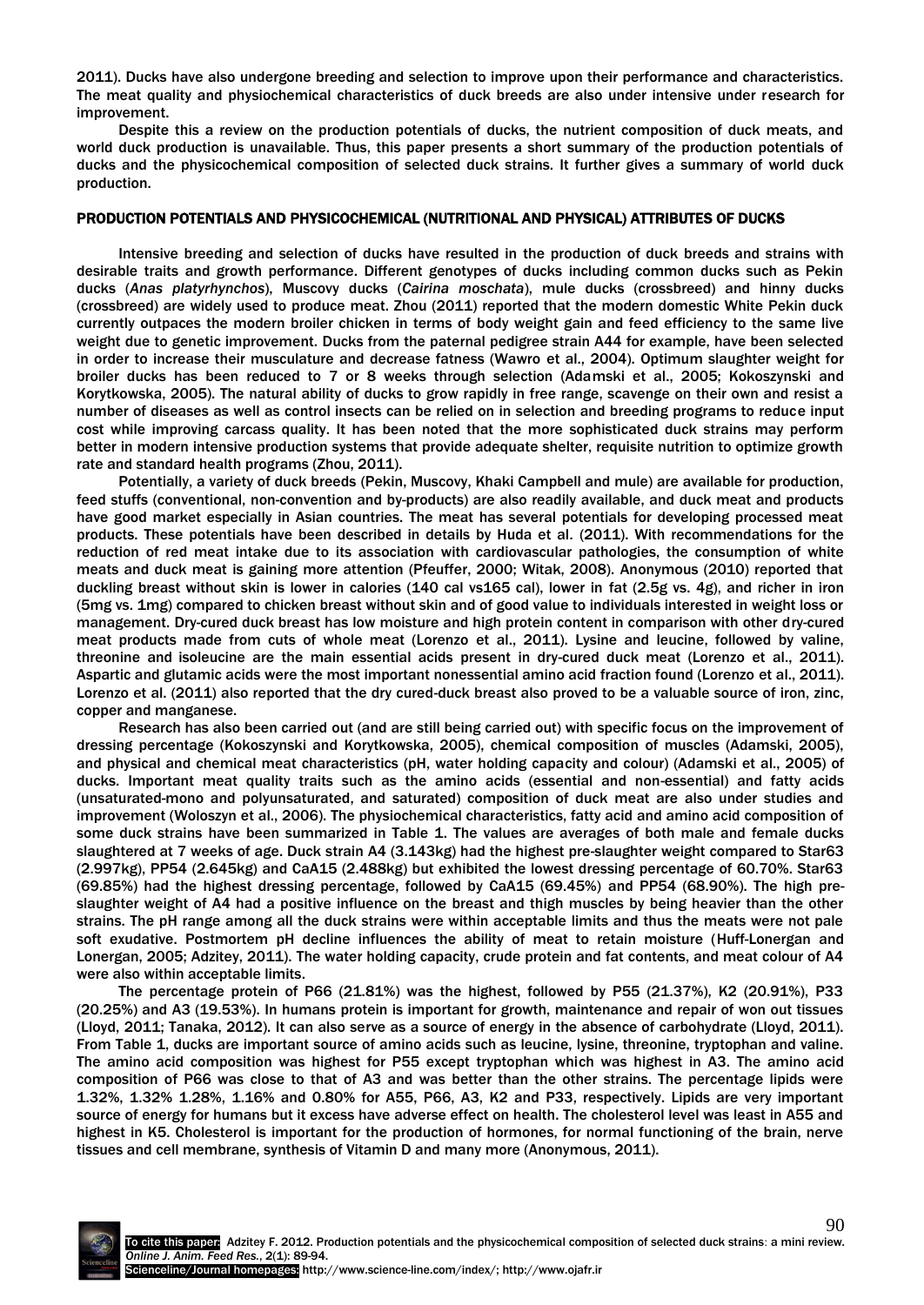| Table 1 - Physiochemical characteristics, fatty acid and amino acid composition of some selected duck strains                      |       |                          |                |                |                          |                          |                          |             |                          |
|------------------------------------------------------------------------------------------------------------------------------------|-------|--------------------------|----------------|----------------|--------------------------|--------------------------|--------------------------|-------------|--------------------------|
| Parameter/Strain                                                                                                                   | A4    | <b>P33</b>               | <b>K2</b>      | A3             | A55                      | <b>P66</b>               | Star <sub>63</sub>       | <b>PP54</b> | <b>CaA15</b>             |
| Preslaughter body wgt (g)                                                                                                          | 3143  | $\overline{\phantom{0}}$ | $\blacksquare$ | $\overline{a}$ | $\overline{\phantom{a}}$ | $\overline{\phantom{0}}$ | 2997                     | 2644.5      | 2488                     |
| Eviscerated carcass wgt (g)                                                                                                        | 1907  |                          |                |                |                          | $\overline{\phantom{0}}$ | $\overline{\phantom{a}}$ |             |                          |
| Dressing % (%)                                                                                                                     | 60.70 |                          |                |                |                          | $\overline{\phantom{0}}$ | 69.85                    | 68.90       | 69.45                    |
| Breast muscle (%)                                                                                                                  | 14.40 |                          |                |                |                          | $\blacksquare$           | 14.00                    | 13.40       | 13.50                    |
| Leg muscle content (%)                                                                                                             | 15.20 |                          |                |                |                          |                          | 13.55                    | 11.65       | 13.70                    |
| pH <sub>15</sub>                                                                                                                   | 6.23  |                          |                |                |                          | $\overline{\phantom{a}}$ | 5.85                     | 6.015       | 5.865                    |
| $pH_{24}$                                                                                                                          | 5.76  |                          |                |                |                          | $\blacksquare$           | 5.43                     | 5.44        | 5.485                    |
| Water holding capacity (%)                                                                                                         | 17.50 |                          |                |                |                          |                          |                          |             |                          |
| Meat colour (L)                                                                                                                    | 33.20 |                          |                |                |                          |                          |                          |             |                          |
| <b>Water content</b>                                                                                                               | 77.10 |                          |                |                |                          |                          |                          |             | $\overline{\phantom{a}}$ |
| Crude protein content                                                                                                              | 19.4  |                          |                |                |                          |                          |                          |             |                          |
| <b>Crude fat content</b>                                                                                                           | 3.60  |                          |                |                |                          |                          |                          |             |                          |
| Protein (%)                                                                                                                        |       | 20.25                    | 20.91          | 19.53          | 21.37                    | 21.81                    |                          |             |                          |
| Lipids (%)                                                                                                                         |       | 0.80                     | 1.16           | 1.28           | 1.32                     | 1.32                     |                          |             |                          |
| Moisture (%)                                                                                                                       |       | 77.70                    | 76.67          | 77.53          | 75.86                    | 76.10                    |                          |             |                          |
| Cholesterol (mg/100g)                                                                                                              |       | 95.17                    | 111.82         | 106.05         | 71.21                    | 82.23                    |                          |             |                          |
| Leucine (%)                                                                                                                        |       | 7.67                     | 7.88           | 7.78           | 8.45                     | 8.13                     |                          |             |                          |
| Lysine (%)                                                                                                                         |       | 8.87                     | 8.68           | 8.60           | 9.57                     | 8.90                     |                          |             |                          |
| Threonine (%)                                                                                                                      |       | 4.11                     | 4.15           | 4.45           | 4.13                     | 5.22                     |                          |             |                          |
| Tryptophan (%)                                                                                                                     |       | 1.14                     | 1.15           | 1.25           | 0.78                     | 0.70                     |                          |             |                          |
| Valine (%)                                                                                                                         |       | 3.68                     | 3.74           | 3.67           | 7.01                     | 6.90                     |                          |             | $\overline{\phantom{a}}$ |
| <b>SFA (%)</b>                                                                                                                     |       | 42.04                    | 38.84          | 38.16          | 34.17                    | 34.53                    |                          |             | $\overline{\phantom{0}}$ |
| MUFA (%)                                                                                                                           | 34.88 | 23.46                    | 24.01          | 27.15          | 29.96                    | 31.97                    |                          |             |                          |
| <b>PUFA (%)</b>                                                                                                                    | 14.84 | 26.66                    | 30.44          | 27.62          | 28.92                    | 28.67                    |                          |             |                          |
| $n-6/n-3$ (%)<br>Key - = data unavailable for that study; References: Woloszyn et al. (2006); Bernacki et al. (2008); Witak (2008) | 10.07 | 5.09                     | 5.85           | 3.85           | 3.27                     | 3.59                     |                          |             |                          |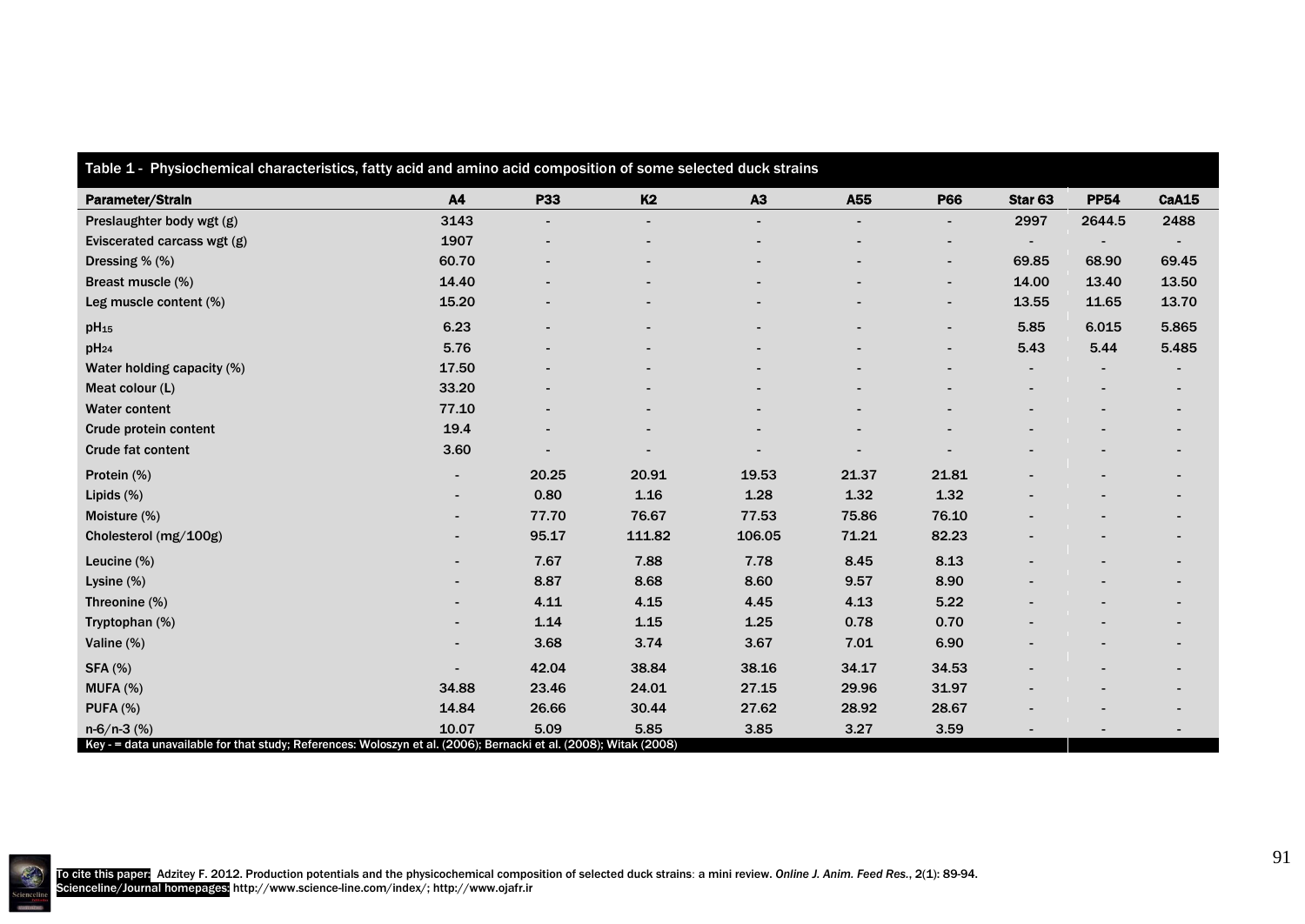| Table 2 - World duck meat production by Continents as at 2008 |                           |              |  |  |  |  |
|---------------------------------------------------------------|---------------------------|--------------|--|--|--|--|
| <b>Continent</b>                                              | Duck meat production (Kg) | % Production |  |  |  |  |
| Africa                                                        | 57,100                    | 1.51         |  |  |  |  |
| <b>North and Central America</b>                              | 112,000                   | 2.96         |  |  |  |  |
| <b>South America</b>                                          | 17,600                    | 0.47         |  |  |  |  |
| Asia                                                          | 3,121,900                 | 82.61        |  |  |  |  |
| Europe                                                        | 459,000                   | 12.15        |  |  |  |  |
| <b>Australia</b>                                              | 11,400                    | 0.30         |  |  |  |  |
| Source: FAO (2010)                                            |                           |              |  |  |  |  |

| Table 3 - World duck meat production (kg) by individual country within the past three years beginning from 2006 |           |           |           |  |  |  |  |
|-----------------------------------------------------------------------------------------------------------------|-----------|-----------|-----------|--|--|--|--|
| <b>Country</b>                                                                                                  | 2006      | 2007      | 2008      |  |  |  |  |
| China                                                                                                           | 2,175,300 | 2,328,200 | 2,518,200 |  |  |  |  |
| <b>France</b>                                                                                                   | 233,400   | 246,800   | 248,600   |  |  |  |  |
| <b>Malaysia</b>                                                                                                 | 108,000   | 111,000   | 111,000   |  |  |  |  |
| <b>Thailand</b>                                                                                                 | 84.900    | 84.900    | 84,900    |  |  |  |  |
| <b>USA</b>                                                                                                      | 85,600    | 83,400    | 84,000    |  |  |  |  |
| Vietnam                                                                                                         | 86,000    | 84.000    | 84,000    |  |  |  |  |
| <b>Myanmar</b>                                                                                                  | 67,900    | 74,200    | 74,200    |  |  |  |  |
| <b>India</b>                                                                                                    | 70.200    | 72,800    | 72,800    |  |  |  |  |
| Germany                                                                                                         | 38,500    | 55,800    | 60,800    |  |  |  |  |
| Reference: FAO (2010)                                                                                           |           |           |           |  |  |  |  |

However, high cholesterol level (especially low density lipoprotein (LDL) type) has been associated with cardiovascular diseases (Danaei et al., 2009). Duck meat also contain appreciable amount of saturated (SFA), monounsaturated (MUFA) and polyunsaturated (PUFA) fatty acid (Table 1). Saturated fatty acid (42.04%), MUFA (34.88%) and PUFA (30.44%) was highest in P33, A4 and K2, respectively. The consumption of high SFA is a risk factor to develop heart related diseases due to increase concentration of LDL cholesterol in plasma (Danaei et al., 2009; Mozaffarian et al., 2009). A study suggested that to prevent chronic heart diseases, SFA intake should be replaced with PUFA intake rather than MUFA or carbohydrate (Jakobsen et al., 2009). The moisture content in duck meat ranged from 75.86% to 77.70%. Acceptable moisture content in needed to prevent excessive drip which will affect the acceptability of duck meat by consumers (Huff-Lonergan and Lonergan, 2005; Adzitey, 2011; Adzitey and Huda, 2011). Water helps regulate body temperature, protect body organs/tissues, carries oxygen, dissolves minerals and nutrients, lubricates joints, and moistens eyes, nose and mouths in the humans (Anonymous, 2012).

## WORLD DUCK PRODUCTION

World duck meat has seen an increase in the past decade. There has been an increase of 0.28 million ton in 2000 to 0.37 million ton in 2008 with an average rise of 31% (FAO, 2010). Table 2 shows the current percentage of duck meat production by continents. From Table 2, Asia dominates in global duck meat production and accounted for 82% of the total duck meat produced worldwide. This was followed by Europe (12%), North and Central America (3%) and Africa (1.51%) and South America (0.47). The least producing continent was Australia (0.30%). By country, China is the leading producer of duck meat and produces about 67% of the total duck meat consumed globally, followed by France and Malaysia. Table 3 depicts the major duck producing countries from 2006 to 2008. In China duck production rose from 2006 to 2008 by 16%. Increased production indicates the high demand for duck meat in Chinese communities and a rise in income levels. There is also a switch over from traditional backyard or smallholder flock to large-scale commercial systems (FAO, 2010). The duck industry has grown significantly in Germany (58%) within the past three years although total output was still less than France (248.6 ton), the leading producer of duck meat in Europe. Thailand experienced no growth while outputs from countries such as USA and Vietnam experienced a decline of 2%. No country from Africa and South America is among the first nine main producer of duck meat.

## **CONCLUSION**

Ducks like chickens are also important sources of proteins and lipids. Advancement in duck breeding programmes, selections, feed formulations and others have pave the way for improvement in duck performances, and their carcass and meat quality. According to this survey, the duck strain P55 could be the breed of choice due to it better protein percentage, water, cholesterol level and amino acid composition. This survey also revealed that duck production is of much greater importance in Asian and China compared to other continents and countries,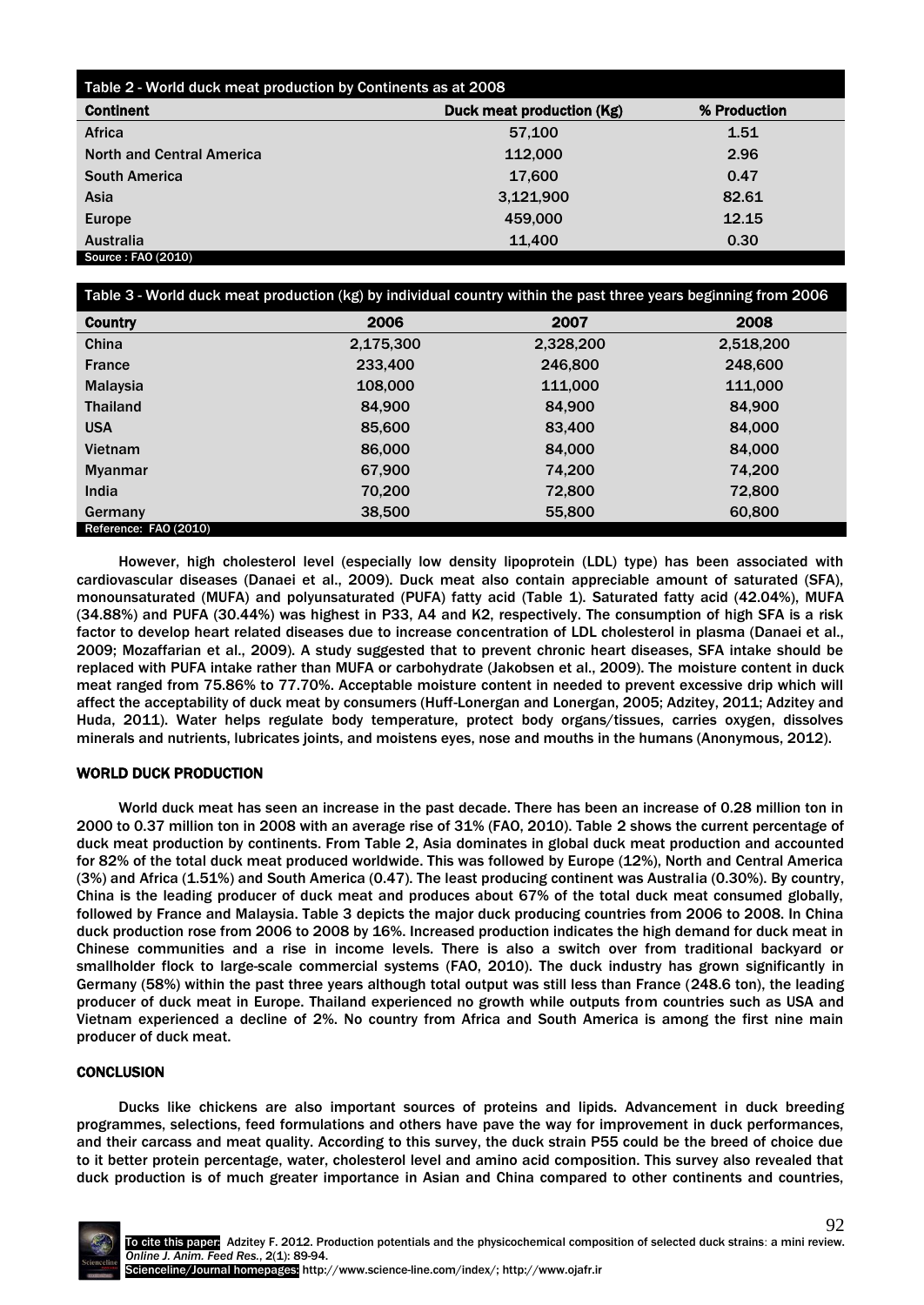respectively. The popularity of duck production in Germany should also be noted. Africa, Australia and South America countries produce duck meats in very small quantities.

### ACKNOWLEDGMENTS

I acknowledge with gratitude the support and funding provided by the Institute of Postgraduate Studies, Universiti Sains Malaysia. Equally well we are thankful to Mrs. Sylvia for her care, support and advice.

### REFERENCES

- Adamski M, Bernacki Z and Kuźniacka J (2005). The effects of origin and sex on rearing results of ducks from two ancestral paternal strains. Acta Sci. Pol. Zootech. 4:13-28.
- Adzitey F, Rusul G and Huda N (2012). Prevalence and antibiotic resistance of *Salmonella* serovars in ducks, duck rearing and processing environments in Penang, Malaysia. Food Res. Int. 45(2): 947-952.
- Adzitey F (2011). Effect of pre-slaughter animal handling on carcass and meat quality. Int. Food Res. J. 18: 484-490.
- Adzitey F and Adzitey SP (2011). Duck production: has a potential to reduce poverty among rural households in Asian communities-a mini review. J. World's Poult. Res. 1(1): 7-10.
- Adzitey F and Huda N (2011). Pale Soft Exudative (PSE) and Dark Firm Dry (DFD) Meats: causes and measures to reduce these incidences. Int. Food Res. J. 18: 11-20.
- Adzitey F, Huda N and Gulam R (2011). Comparison of media for the isolation of *Salmonella* (XLD and Rambach) and *Listeria* species (ALOA and Palcam) in naturally contaminated duck samples. Internet J. Food Safety 13:20-25.
- Anonymous (2012). Functions of water- in the human body. Available at: <http://www.coastalcoolers.com/body.pdf> accessed on 18 February 2012.
- Anonymous (2011). The importance of cholesterol in the body. Available at: <http://www.austin3dhealth.com/documents/importance-of-cholesterol.pdf> accessed on 23 August 2011.
- Anonymous (2010). [Nutrition of White Pekin Duck](http://www.google.com.my/url?sa=t&source=web&cd=1&ved=0CCIQFjAA&url=http%3A%2F%2Fwww.culverduck.com%2Fnutrition.asp&rct=j&q=Duckling%20and%20pork%20data%20from%20USDA%20Standard%20Reference%2C%20Release%2012&ei=IK1dTob6MIrqrAfA4vXIDw&usg=AFQjCNHo017iSYhScNOxE4yLNPtZOGU4kg&cad=rja) vs Chicken, Turkey, Pork and Beef. Available at: [http://www.culverduck.com/nutrition.asp](http://www.culverduck.com/nutrition.asp%20accessed%20on%2009%20July%202011.) accessed on 09 July 2011.
- Bernacki Z, Kokoszyński D and Mallek T (2008). Evaluation of selected meat traits in seven-week-old duck broilers. Anim. Sci. Pap. Rep. 26:165-174.
- Brown R (2003). The body fat review: the problem with animal protein. Available at <http://www.bodyfatguide.com/AnimalProtein.htm> accessed on 17 February 2012
- Danaei G, Ding EL, Mozaffarian D, Taylor B, Rehm J, Murray JCL and Ezzati M (2009). The Preventable causes of death in the United States: comparative risk assessment of dietary, lifestyle, and metabolic risk factors. PLoS Med. 6(4): e1000058.
- Food and Agriculture Organization (FAO, 2010). Asia dominates world waterfowl production. Available at: http://www.thepoultrysite.com/articles/1633/asia-dominates-world waterfowl-production accessed on 09 July 2011.
- [Huda](http://scialert.net/asci/author.php?author=N.&last=Huda) N, [Putra](http://scialert.net/asci/author.php?author=A.A.&last=Putra) AA and Ahmad R (2011). Potential application of duck meat for development of processed meat products. Current Res. Poult. Sci. 1:1-11.
- Huda N, Lin OJ, Ping YC and Nurkhoeriyati T (2010). [Effect of chicken and duck meat ratio on the properties](http://scialert.net/qredirect.php?doi=ijps.2010.550.555&linkid=pdf)  of sausage. Int J Poult Sci. [9 \(6\): 550-555.](http://scialert.net/qredirect.php?doi=ijps.2010.550.555&linkid=pdf)
- Huff-Lonergan E and Lonergan SM (2005). Mechanisms of water holding capacity in meat: the role of postmortem biochemical and structural changes. Meat Sci. 71: 194–204.
- Jakobsen MU, O'Reilly EJ, Heitmann BL, Pereira MA, Bälter K, Fraser GE, Goldbourt U and Hallmans G (2009). [Major types of dietary fat and risk of coronary heart disease: a pooled analysis of 11 cohort studies.](http://www.pubmedcentral.nih.gov/articlerender.fcgi?tool=pmcentrez&artid=2676998) Amr. J. Clin. Nutr. 89 (5): 1425-1432.
- Kokoszyński D and Korytkowska H (2005). The evaluation of meat traits of ducks from four pedigree strains. Acta Sci. Pol. Zootech. 4: 71-80.
- [Lorenzo JM,](http://www.ncbi.nlm.nih.gov/pubmed?term=%22Lorenzo%20JM%22%5BAuthor%5D) [Purriños](http://www.ncbi.nlm.nih.gov/pubmed?term=%22Purri%C3%B1os%20L%22%5BAuthor%5D) L, [Temperán](http://www.ncbi.nlm.nih.gov/pubmed?term=%22Temper%C3%A1n%20S%22%5BAuthor%5D) S, [Bermúdez](http://www.ncbi.nlm.nih.gov/pubmed?term=%22Berm%C3%BAdez%20R%22%5BAuthor%5D) R, [Tallón S](http://www.ncbi.nlm.nih.gov/pubmed?term=%22Tall%C3%B3n%20S%22%5BAuthor%5D) and Franco D [\(2011\).](http://www.ncbi.nlm.nih.gov/pubmed?term=%22Franco%20D%22%5BAuthor%5D) Physicochemical and nutritional composition of dry-cured duck breast. [Poult. Sci.](http://www.ncbi.nlm.nih.gov/pubmed/21406382?dopt=Abstract) 90: 931-940.
- Lloyd E (2011). The Role of proteins in humans: how proteins help maintain life. Available at: <http://www.brighthub.com/science/medical/articles/6050.aspx> accessed on 07 July 2011.
- Mozaffarian D, Aro A and Willett WC (2009). Health effects of trans-fatty acids: experimental and observational evidence. Eur. J. Clin. Nutr. 63:S5–S21.
- Pfeuffer M (2001). Physiologic effects of individual fatty acids in animal and human body, with particular attention to coronary heart disease risk. Arch. Tierz. 44: 89-98.
- Putra AA, Huda N and Ahmad R (2011). Changes during [duck meatball manufacturing using different](http://scialert.net/qredirect.php?doi=ijps.2011.62.70&linkid=pdf)  [binders after the preheating and heating process.](http://scialert.net/qredirect.php?doi=ijps.2011.62.70&linkid=pdf) Int. J. Poult. Sci. 10(1): 62-70.

Tai C and Tai JJL (2001). Future prospects of duck production in Asia. J. Poult. Sci. 38: 99-112.

Tanaka Y (2012). Understanding protein and its importance. Available at: <http://ezinearticles.com/?Understanding-Protein-and-Its-Importance&id=983562> accessed on 18 February 2012.